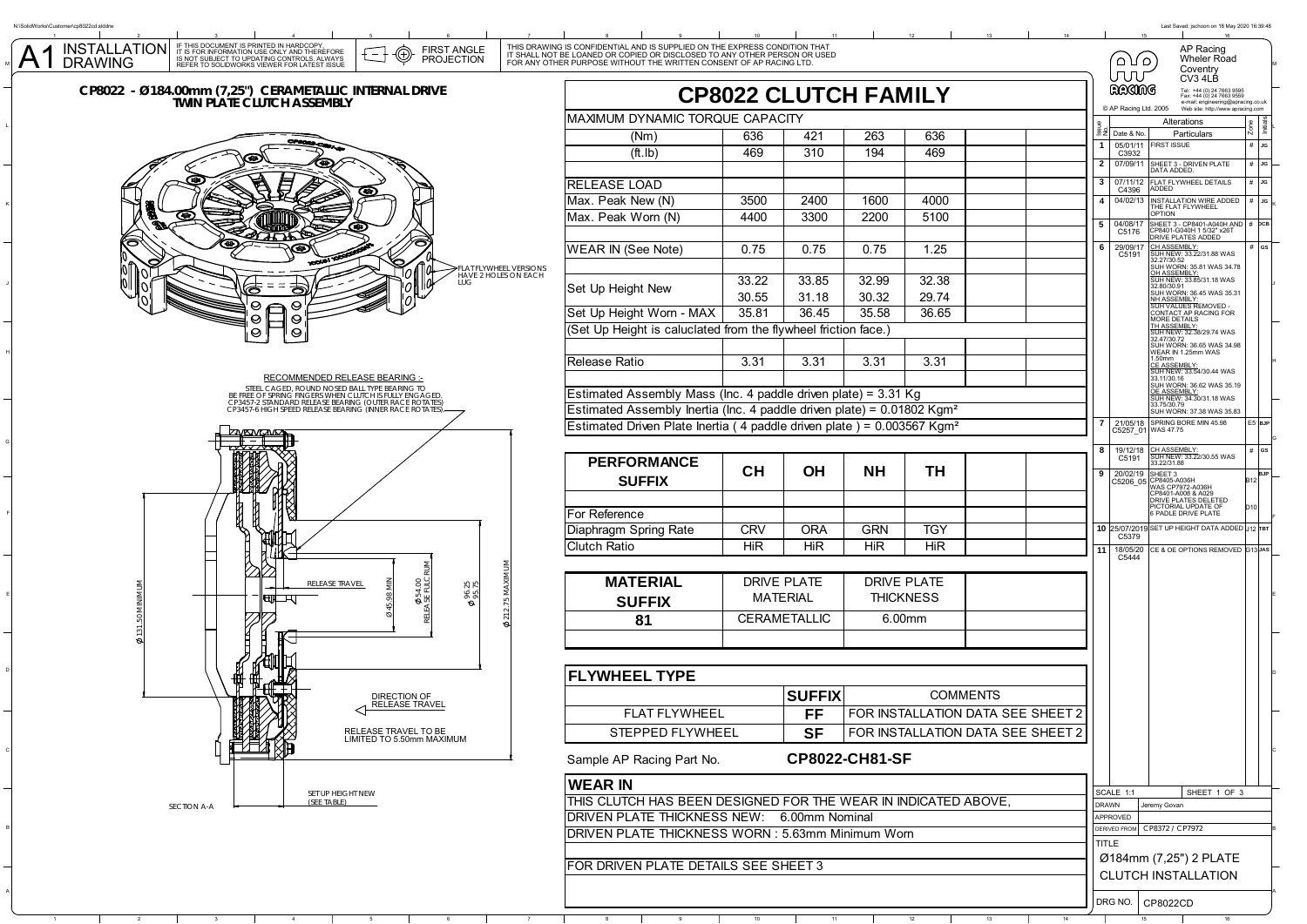

1 2 3 4 5 6 7 8 9 10 11 12 3

DRG NO. CP8022CD

14 15 16 16